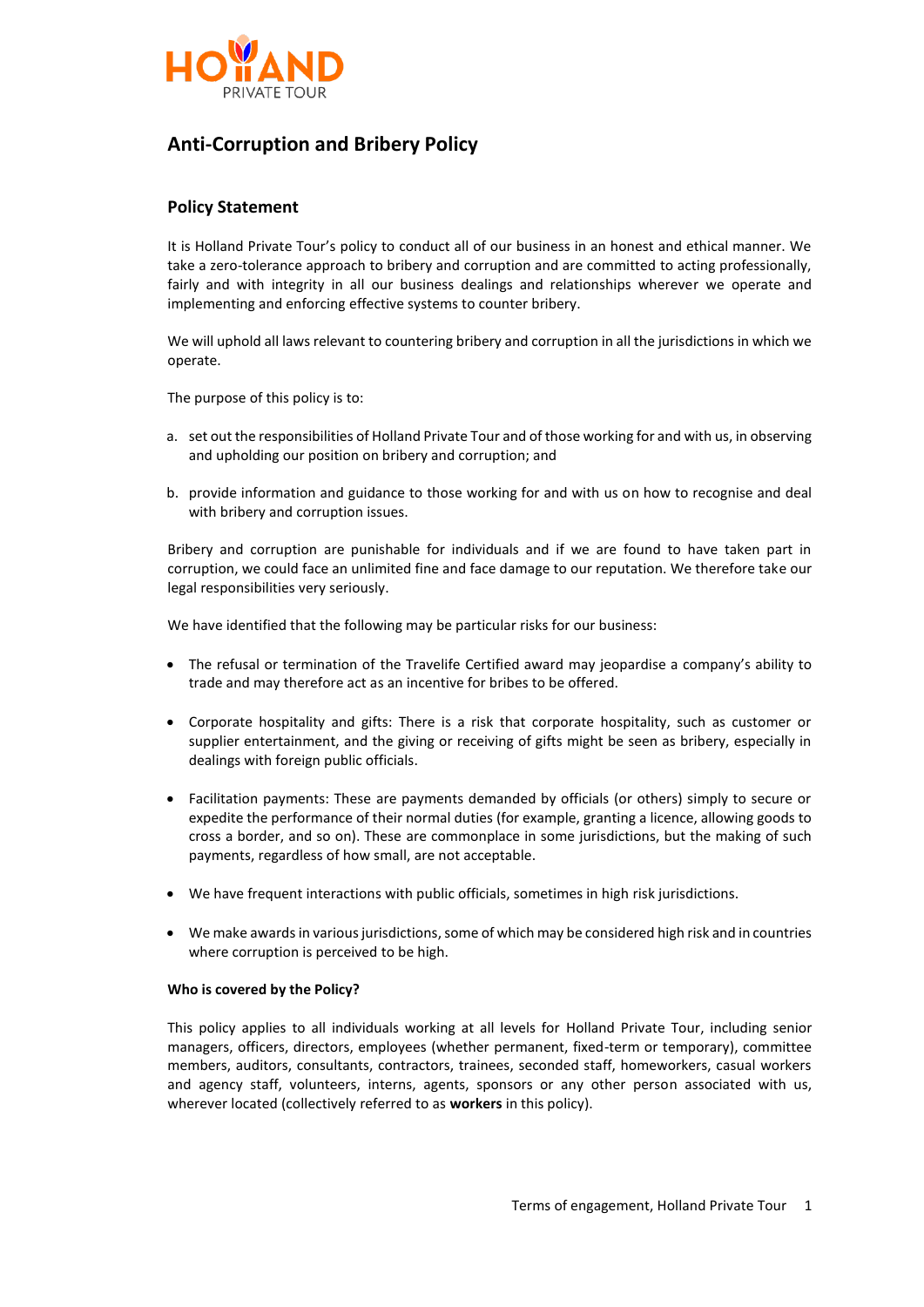

# **What is Bribery?**

A bribe is an inducement or reward offered, promised or provided in order to gain any commercial, contractual, regulatory or personal advantage. Offences can fall under four categories:

**Offering a bribe:** the offering, promising or giving of a reward to induce a person to perform a relevant function or activity improperly.

For example, you offer a potential TO tickets to the Travel Convention, but only if they get their company to agree to do business with us on favourable terms.

This would be an offence as you are making the offer to gain a commercial and contractual advantage. We may also be found to have committed an offence because the offer has been made to obtain business for us. It may also be an offence for the potential TO to accept your offer.

**Receiving a bribe:** the accepting of, agreeing to accept or requesting of a reward in return for performing a relevant function or activity improperly.

For example, TO promises to give you free accommodation on your next family holiday, but makes it clear that in return they expect you to give them a favourable audit score.

It is an offence for a TO to make such an offer. It would be an offence for you to accept the offer as you would be doing so to gain a personal advantage.

**Bribing a (foreign) official:** this is a specific offence of trying to influence a foreign public official with the intention of obtaining or retaining business in a situation where the public official was not permitted or required by law to be influenced.

For example, you arrange for Travelife to make a secret payment to a foreign official to speed up an administrative process such as clearing our goods through customs for the Travel Convention.

The offence of bribing a foreign public official has been committed as soon as the offer is made. This is because it is made to gain a business advantage for us. We may also be found to have committed an offence

**Failure to prevent bribery:** this – the 'Corporate offence' – occurs when an organisation fails to stop people who are operating on its behalf from being involved in bribery.

This offence of failing to prevent the act of bribery could occur as a result of the activities of a range of people working on behalf of the organisation – an employee, consultant, auditor or agent, for example – if those individuals were involved in accepting or receiving a bribe which resulted in the organisations gaining or retaining business.

# **Gifts and Hospitality**

This policy does not prohibit normal and appropriate hospitality (given and received) to or from third parties.

The giving (or receipt) of gifts is not prohibited, if the following requirements are met:

- a. it is not made with the intention of influencing a third party to obtain or retain business or a business advantage, or to reward the provision or retention of business or a business advantage, or in explicit or implicit exchange for favours or benefits;
- b. it complies with local law;
- c. it is given in our name, not in your name;
- d. it does not include cash or a cash equivalent (such as gift certificates or vouchers);
- e. it is appropriate in the circumstances. For example, in the UK it is customary for small gifts to be given at Christmas time;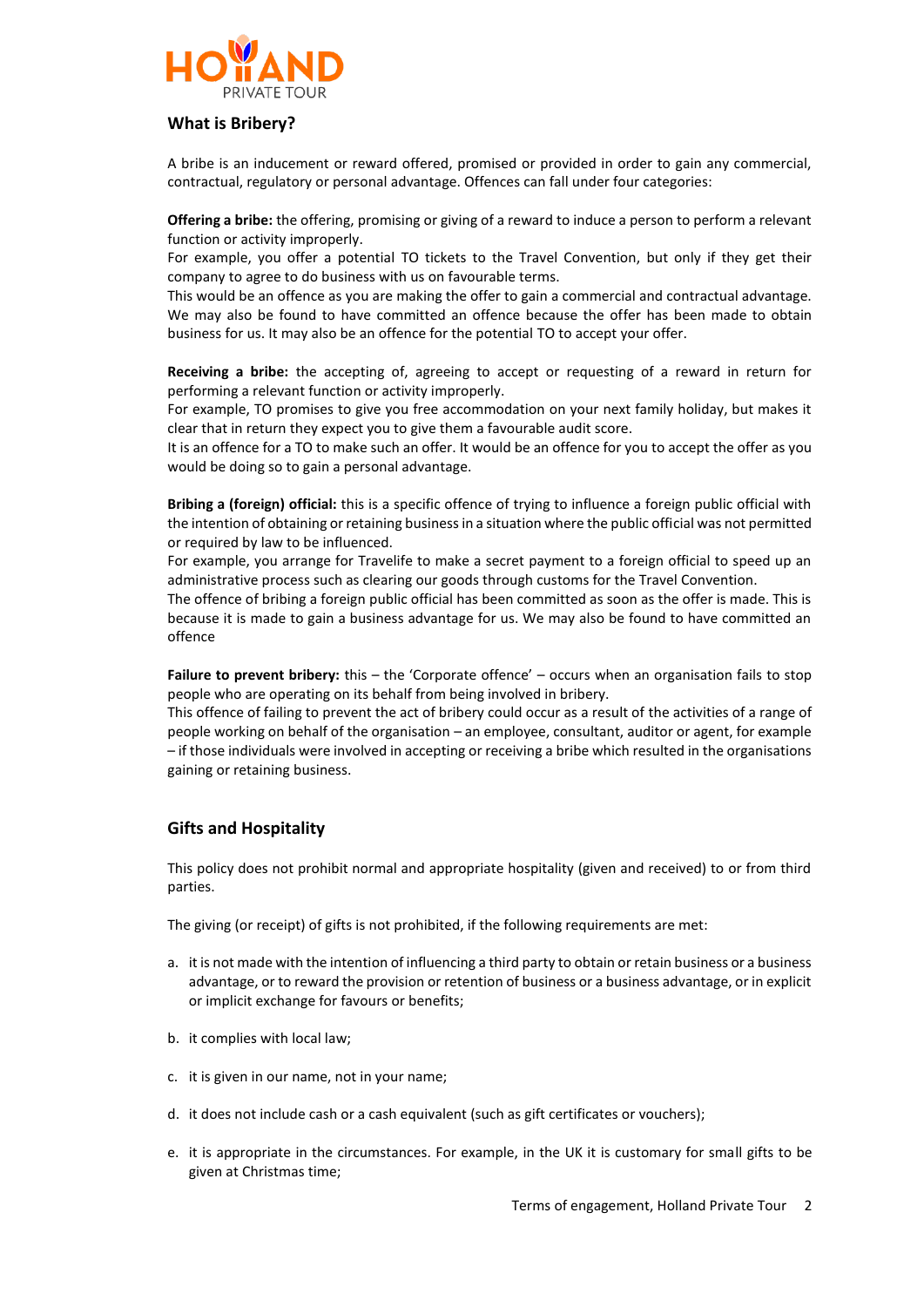

- f. taking into account the reason for the gift, it is of an appropriate type and value and given at an appropriate time; and
- g. it is given openly, not secretly; and
- h. gifts should not be offered to, or accepted from, government officials or representatives, or politicians or political parties, without the prior approval of a Travelife Senior Manager.

We appreciate that the market practice of giving business gifts varies between countries and regions and what may be normal and acceptable in one region may not be in another. The test to be applied is whether in all the circumstances the gift or hospitality is reasonable and justifiable. The intention behind the gift should always be considered.

### **What is not acceptable?**

It is not acceptable for you (or someone on your behalf) to:

- a. Give, promise to give, or offer, a payment, gift or hospitality with the expectation or hope that a business advantage will be received, or to reward a business advantage already given.
- b. Give, promise to give, or offer, a payment, gift or hospitality to a government official, agent or representative to "facilitate" or expedite a routine procedure.
- c. Accept payment from a third party that you know or suspect is offered with the expectation that it will obtain a business advantage for them.
- d. Accept a gift or hospitality from a third party if you know or suspect that it is offered or provided with an expectation that a business advantage will be provided by us in return.
- e. Threaten or retaliate against another worker who has refused to commit a bribery offence or who has raised concerns under this policy.
- f. Engage in any activity that might lead to a breach of this policy.

### **Facilitation payments and kickbacks**

We do not make facilitation payments or "kickbacks" of any kind. Facilitation payments are typically small, unofficial payments made to secure or expedite a routine government action by a government official. They are not commonly paid in some countries, but are common in some other jurisdictions.

If you are asked to make a payment on our behalf, you should always be mindful of what the payment is for and whether the amount requested is proportionate to the goods or services provided. You should always ask for a receipt which details the reason for the payment. If you have any suspicions, concerns or queries regarding a payment, you should raise these with a Travelife Senior Manager.

Kickbacks are typically payments made in return for a business favour or advantage. All workers must avoid any activity that might lead to, or suggest, that a facilitation payment or kickback will be made or accepted by us.

### **Donations**

We do not make contributions to political parties, unless obligatory when attending party conferences or events. We only make charitable donations that are legal and ethical under local laws and practices. No donation must be offered or made without the prior approval of a Travelife Senior Manager.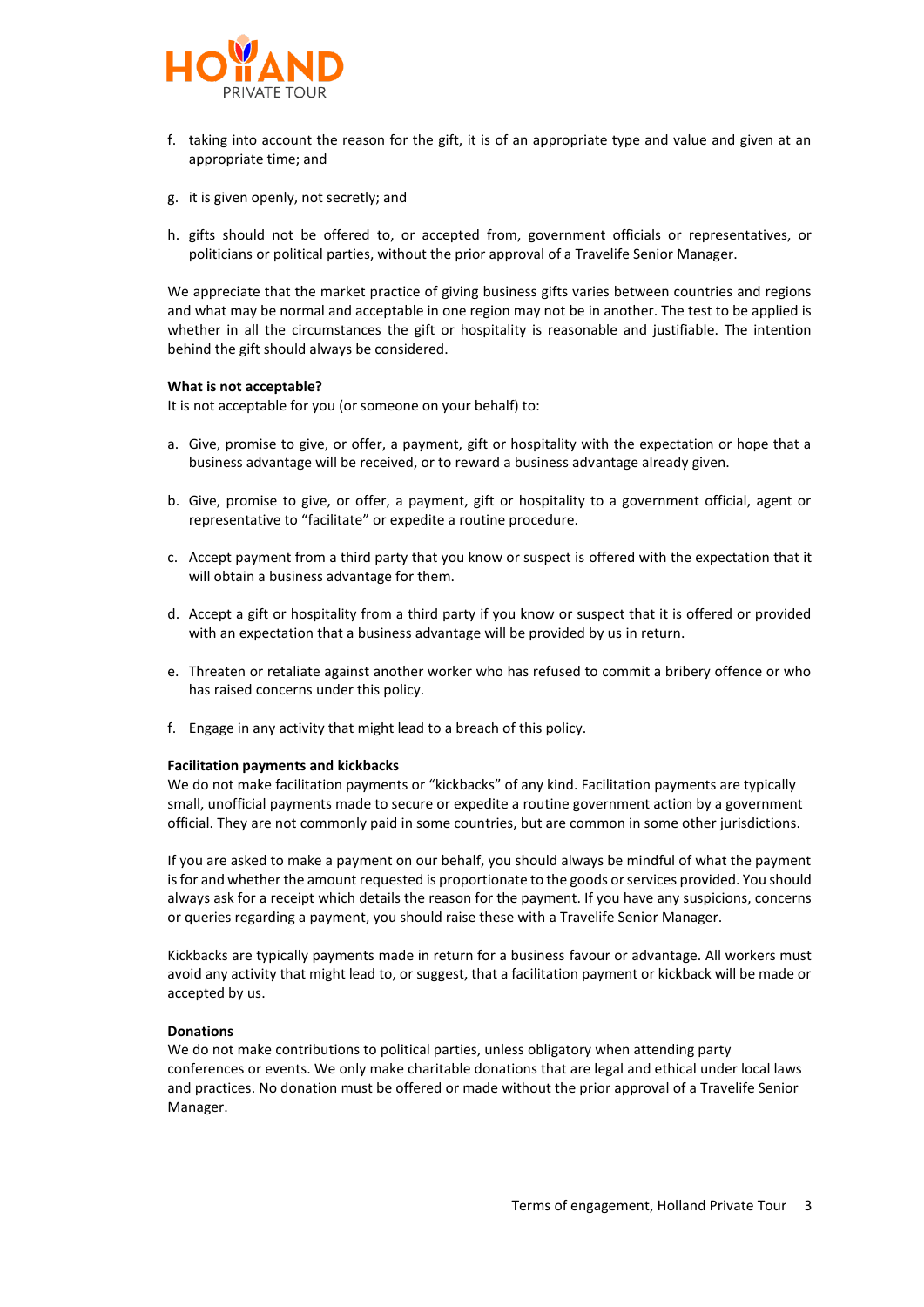

# **Your Responsibilities**

You must ensure that you read, understand and comply with this policy.

The prevention, detection and reporting of bribery and other forms of corruption are the responsibility of all those working for us or under our control. All workers are required to avoid any activity that might lead to, or suggest, a breach of this policy.

You must notify a Travelife Senior Manager as soon as possible if you believe or suspect that a conflict with this policy has occurred, or may occur in the future. For example, if a company, Supplier or potential Supplier offers you something to gain a business advantage with us or indicates to you that a gift or payment is required to secure their business. Further "red flags" that may indicate bribery or corruption are set out at the end of this policy.

### **Record Keeping**

We must keep financial records and have appropriate internal controls in place which will evidence the business reason for making payments to third parties.

You must declare and keep a written record of all hospitality or gifts accepted or offered, which will be subject to managerial review.

You must ensure all expenses claims relating to hospitality, gifts or expenses incurred to third parties are submitted in accordance with our expenses policy and specifically record the reason for the expenditure.

All accounts, invoices, memoranda and other documents and records relating to dealings with third parties, such as clients, suppliers and business contacts, should be prepared and maintained with strict accuracy and completeness. No accounts must be kept "off-book" to facilitate or conceal improper payments.

### **How to raise a concern**

You are encouraged to raise concerns about any issue or suspicion of malpractice at the earliest possible stage. If you are unsure whether a particular act constitutes bribery or corruption, of if you have any other queries, these should be raised with a Travelife Senior Manager.

### **What to do if you are a victim of Bribery or Corruption**

It is important that you tell a Travelife Senior Manager as soon as possible if you are offered a bribe by a third party, are asked to make one, suspect that this may happen in the future, or believe that you are a victim of another form of unlawful activity.

### **Protection**

Workers who refuse to accept or offer a bribe, or those who raise concerns or report another's wrongdoing, are sometimes worried about possible repercussions. We aim to encourage openness and will support anyone who raises genuine concerns in good faith under this policy, even if they turn out to be mistaken.

We are committed to ensuring no one suffers any detrimental treatment as a result of refusing to take part in bribery or corruption, or because of reporting in good faith their suspicion that an actual or potential bribery or other corruption offence has taken place, or may take place in the future. Detrimental treatment includes dismissal, disciplinary action, threats or other unfavourable treatment connected with raising a concern. If you believe that you have suffered any such treatment, you should inform the compliance manager immediately.

### **Training and Communication**

Our zero-tolerance approach to bribery and corruption must be communicated to all suppliers, contractors and business partners at the outset of our business relationship with them and as appropriate thereafter.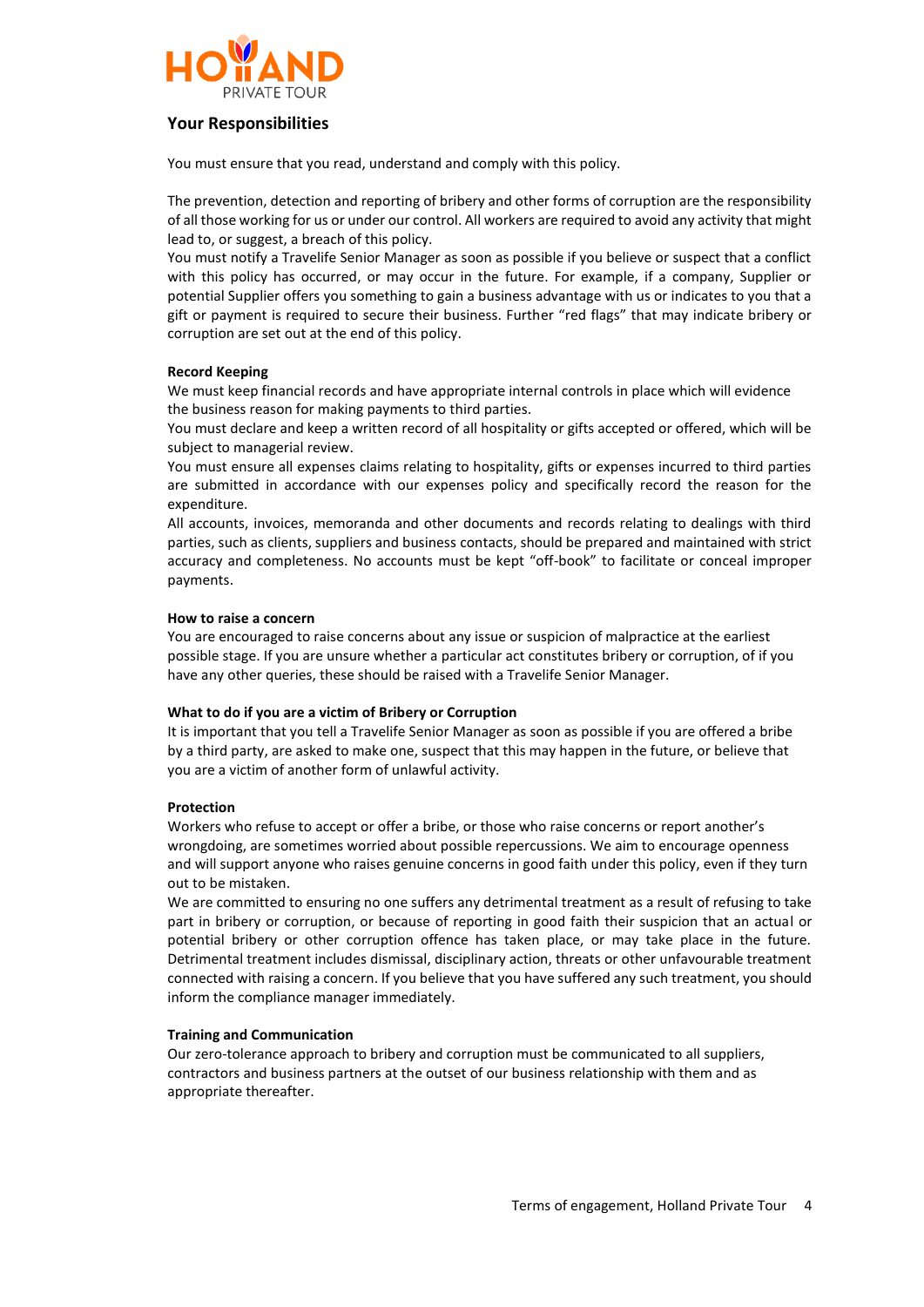

# **Potential risk scenarios: "red flags"**

The following is a list of possible red flags that may arise during the course of you working for us and which may raise concerns under various anti-bribery and anti-corruption laws. The list is not intended to be exhaustive and is for illustrative purposes only.

If you encounter any of these red flags while working for us, you must report them promptly to a Travelife Senior Manager:

- a. you become aware that a third party engages in, or has been accused of engaging in, improper business practices;
- b. you learn that a third party has a reputation for paying bribes, or requiring that bribes are paid to them, or has a reputation for having a "special relationship" with foreign government officials;
- c. a third party insists on receiving a commission or fee payment before committing to sign up to a contract with us, or carrying out a government function or process for us;
- d. a third party requests payment in cash and/or refuses to sign a formal commission or fee agreement, or to provide an invoice or receipt for a payment made;
- e. a third party requests that payment is made to a country or geographic location different from where the third party resides or conducts business;
- f. a third party requests an unexpected additional fee or commission to "facilitate" a service;
- g. a third party demands lavish entertainment or gifts before commencing or continuing contractual negotiations or provision of services;
- h. a third party requests that a payment is made to "overlook" potential legal violations;
- i. a third party requests that you provide employment or some other advantage to a friend or relative;
- j. you receive an invoice from a third party that appears to be non-standard or customised;
- k. a third party insists on the use of side letters or refuses to put terms agreed in writing;
- l. you notice that we have been invoiced for a commission or fee payment that appears large given the service stated to have been provided;
- m. a third party requests or requires the use of an agent, intermediary, consultant, distributor or supplier that is not typically used by or known to us;
- n. you are offered an unusually generous gift or offered lavish hospitality by a third party.